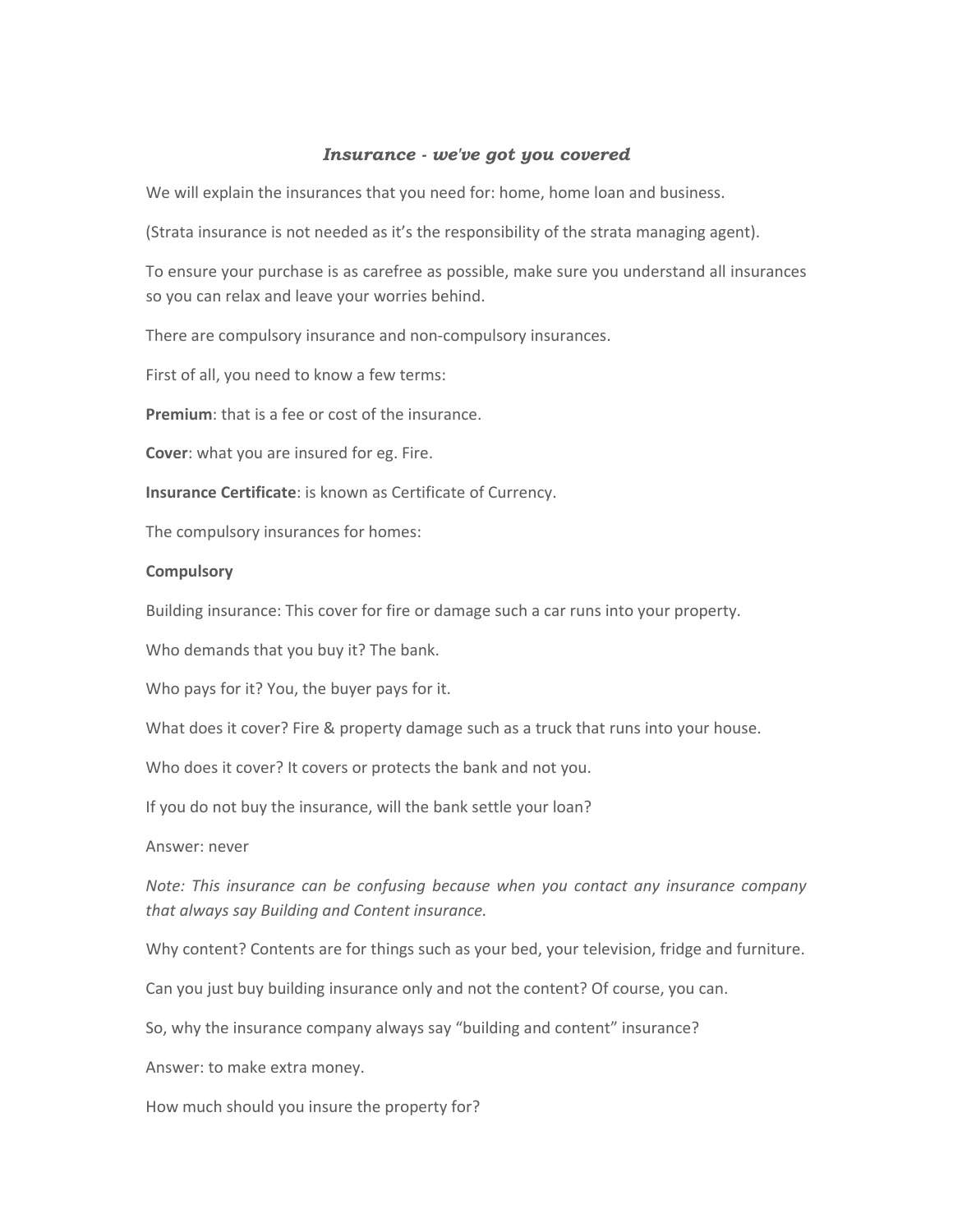As a rule of thumb, insure for the value of the house (not the land as you cannot burn the land) and add another 20% on top. Why another 20% on top?

Answer: the price of material & labour cost is likely going to increase in the future. To replace a similar house in the future it would be more expensive than now.

Building Insurance or better known as Home Building Insurance is the only insurance that you need to buy and supply the certificate of currency to the bank before the bank's solicitor will release the money.

Other insurance to know for your curiosity:

### **Home Owner Warranty Insurance**

What is it?

It's an insurance that covers for defects (serious building problems). It covers brand new homes for a period of 6 years.

Who needs to supply it?

The original builder of the house.

If you are not the original owner, you are under no obligation to supply it even if the house is less than 6 years old.

#### **Insurance that relates to a mortgage**

If you borrow more than 80% of the sales price of a property, the bank will demand that you pay for a Lender Mortgage Insurance (LMI) for short.

Why the banks perceive that any borrowing by you of more than 80% of the sale price is risky to the bank?

From past experience, banks have worked out that any borrowing by you of 80% or less is safe for the bank according to their past historical information.

#### **What is LMI?**

It is a risk insurance in the event that you default on your loan. When you do not pay the bank, the bank loses money. This is when the LMI insurance comes into play.

The LMI is an insurance that you purchase from an insurance company. The most popular one is QBE insurance.

#### **How do you work out the Premium?**